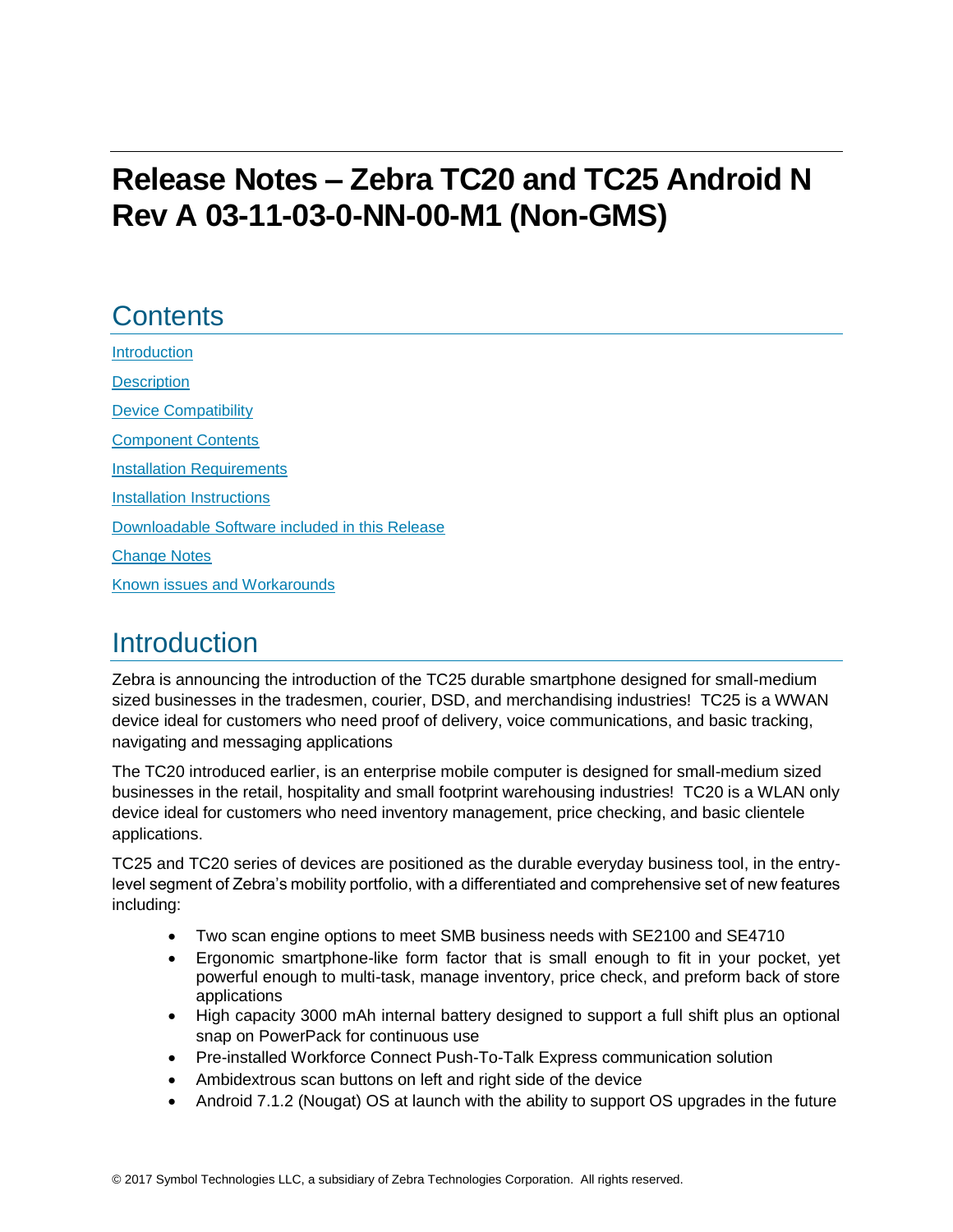Extensive accessory eco-system, including 1-Slot cradles for charging and data communication, 5-slot cradles for large charging deployments, a field detachable trigger handle and a unique snap on PowerPack

## **Description**

<span id="page-1-0"></span>This is the third software release for TC20 Mobile Computer and initial software release for TC25 NON GMS. This release contains software packages for Android Nougat GMS operating system for TC20 and TC25.

## Device Compatibility

This software release has been approved for Android TC20 Nougat Non-GMS models mentioned below. Please note that GMS OS images are not compatible with China based SKUs

| <b>Device</b>   | <b>Operating System</b>             |
|-----------------|-------------------------------------|
| TC200J-20C112CN | Android N (Non-GMS Only) China Only |
| TC200J-20A111CN | Android N (Non-GMS Only) China Only |

This software is also approved for Android TC25 Nougat Non-GMS models mentioned below

| <b>Device</b>   | <b>Operating System</b>             |
|-----------------|-------------------------------------|
| TC25CJ-20B101CN | Android N (Non-GMS Only) China Only |
| TC25CJ-20C102CN | Android N (Non-GMS Only) China Only |

### <span id="page-1-1"></span>Component Contents

| <b>Component</b>                    | <b>Version</b>                |
|-------------------------------------|-------------------------------|
| Build_version                       | 03-11-03-0-NN-00-M1 (NON-GMS) |
| Android_version                     | 7.1.2                         |
| Android_SDK_Level                   | 25                            |
| <b>Android Security Patch Level</b> | October 5, 2017               |
| Linux_kernel                        | 3.18.31                       |
| Wifi                                | FUSIONLITE_QA_1_0.0.0.012_N   |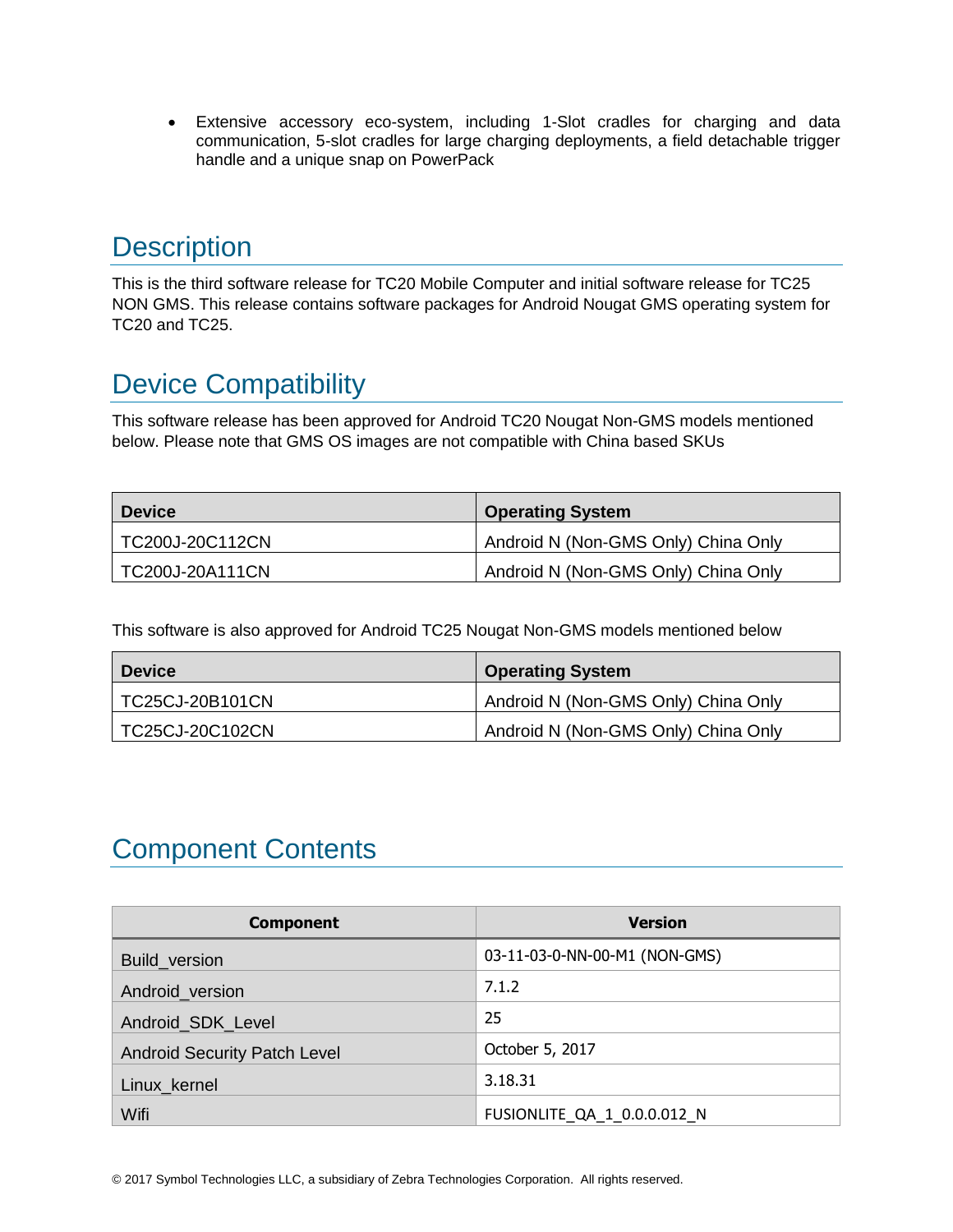| Platform                  | Qualcomm MSM8937                    |
|---------------------------|-------------------------------------|
| Scanning_Framework        | 19.0.15.0                           |
| <b>DWDemo</b>             | 2.0.12                              |
| <b>OSX</b>                | QCT.71.7.4.1.UL                     |
| <b>MXMF</b>               | 7.1.1.0                             |
| Touch                     | Focaltech V1.1 20161103 (fw:0x19)   |
| Bluetooth_Stack           | CNSS.PR.4.0-00388/01050102          |
| Flash_Size                | 16G / 32G                           |
| <b>RAM Size</b>           | 2G                                  |
| <b>GPS</b>                | MPSS.JO.3.0-00295-8937_GENNS_PACK-1 |
| <b>MMS</b>                | 7.1.2                               |
| RIL_Version               | 1.0                                 |
| <b>BT_Pairing_Utility</b> | 3.8                                 |
| Datawedge                 | 6.6.49                              |
| Camera                    | LA.UM.5.6.r1-04600-89xx.0-1         |
| <b>PTT</b>                | 3.1.35                              |
| RxLogger                  | 5.4.10.0                            |
| <b>StageNow</b>           | 2.9.1.1344                          |
| Data_Analytics            | 3.0.0.1208                          |
| <b>EMDK</b>               | 6.7.10.1010                         |
| <b>IMEI SV Number</b>     | 04                                  |
| <b>OEM Config</b>         | 7.0.0.1                             |

**NOTE:** For **Enterprise Mobile Device Management, most EMM** vendors such as SOTI, AirWatch, MobileIron, etc. WILL require an updated device management agent to support this Nougat enterprise device. **Do NOT use** your existing device management agent and console with this device without first contacting your EMM vendor to understand when the agent supporting this device is available and whether a console upgrade is required as well. Attempting to enroll with an agent that is not validated to support the device will result in errors.

### <span id="page-2-0"></span>Installation Requirements

#### HW Requirements

- Windows PC running Windows 7/10 32/64 bits
- USB Type C Cable
- Micro SD Card with at least 2GB capacity (optional)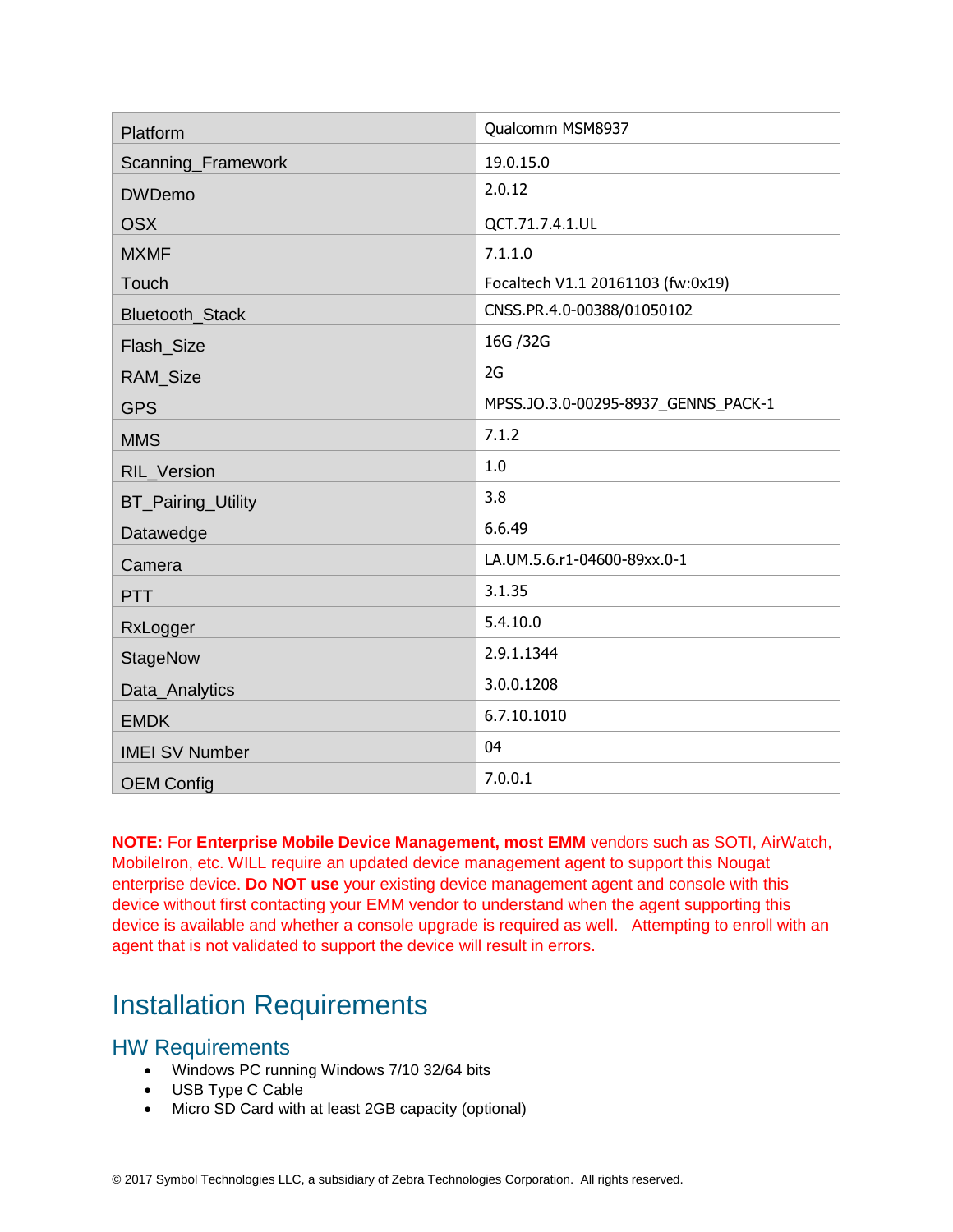#### SW Requirements

Please make sure following components are installed on your computer before commencing OS installation.

- Zebra Android USB Driver V2.2 or higher
- Android Debug Bridge version 1.0.39 or higher
- TC20/TC25 Non-GMS Android OS Release Images

#### Image Compatibility

AOSP/Non-GMS image primarily meant for China SKUs hence only validated for Traditional Chinese and Simplified Chinese.

### <span id="page-3-0"></span>Installation Instructions

#### Using the "adb sideload" method

**Assumptions** 

- 1. ADB installed on PC
- 2. TC20/TC25 has Developer options enabled
- 3. USB debugging ON

#### Procedure

- 1. Plug the TC20/TC25 into the USB & Charging Cable and then the Cable to the PC. If you have a Cradle with USB connectivity, connect it now.
- 2. You may need to pull down notification bar, and tap on the notification which says "USB charging this device", and change it to "Transfer files".
- 3. Open Command Prompt on PC, run "adb devices" and check to see if you can see the device's serial number… If yes, proceed… if not you will need to get the PC set up with the proper drivers or install an External SD Card.
- 4. You may also get a pop up on your PC (Win 7) that you will be connected as a Portable Media Player… this can be ignored.
- 5. Entering Recovery Mode
	- a. Choice 1: In Command Prompt, type "adb reboot recovery" and click enter.
	- b. Choice 2:
		- i. Reboot and hold PTT key
		- ii. When Zebra Technologies logo appears on the screen Release the PTT Key
- 6. Your TC20/TC25 will reboot and take you to Android Recovery screen.
- 7. To select Sideload Method
	- a. Use the Volume + and to highlight, "Apply update from ADB" and press the Power Key to select it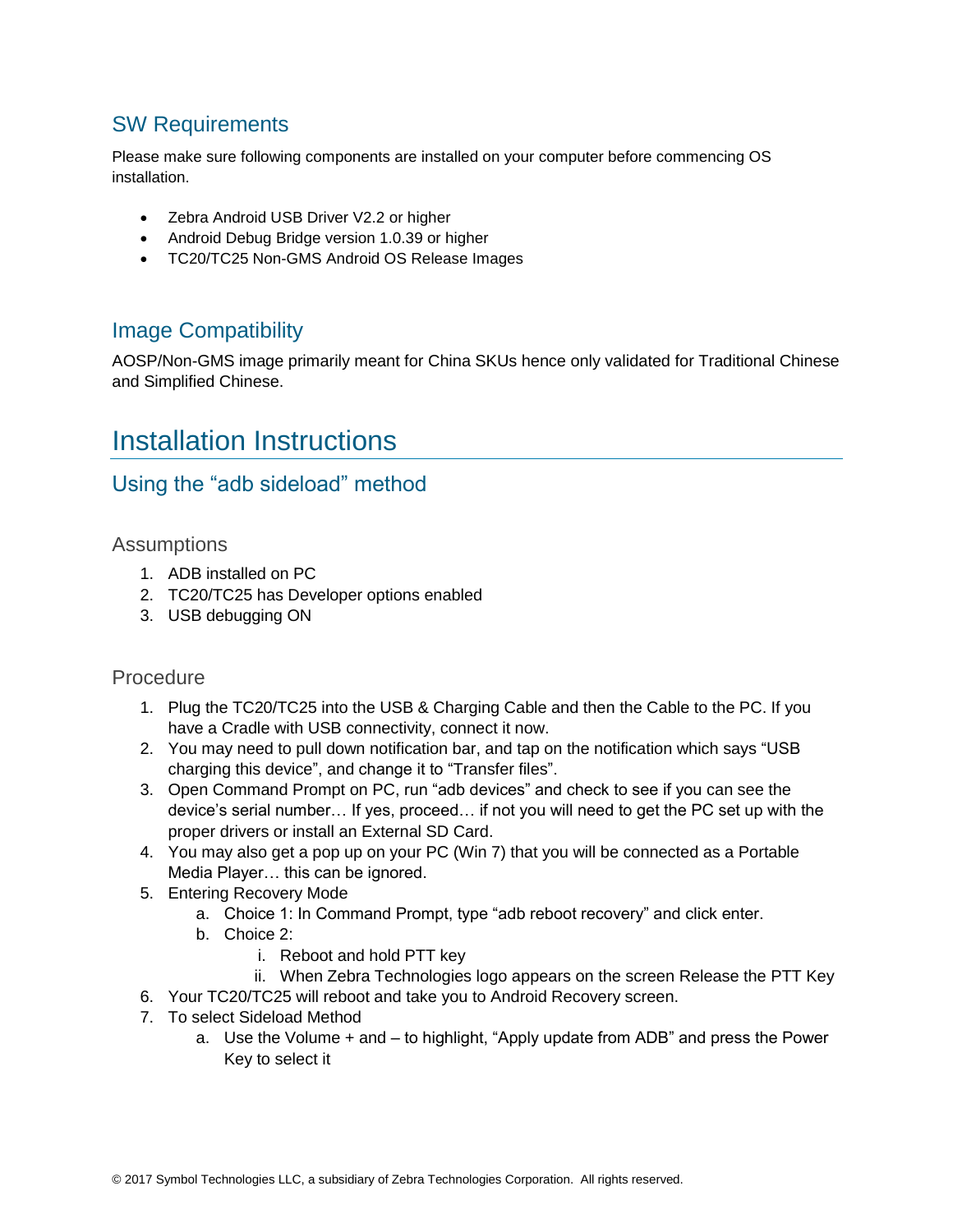- 8. With your Command Prompt, open, type "adb sideload" and add a space and then drag and drop the zip file which you want to apply to the device and press enter.
	- a. When the file download starts, the command window will show progress with a percentage completed.
	- b. Device display will show a series of messages indicating it is downloading, verifying and installing the image on to the device.
- 9. After successful update, the device will auto reboot and you see Zebra on top and POWERED BY android at the bottom and after about 10 second will transition to the TC20/TC25 Touch Computer splash screen with 5 dancing white dots at bottom… it will stay at this screen up to 4 minutes and then present the "Lock Screen".
- 10. To make sure the OS Update took place, once the initial setup is complete;
	- a. Go to "Settings" and scroll down to "About phone" and look at the "Build number". It should state "03-11-03-0-NN-00-M1".
- 11. Setting the Date and Time. If you associate the device to a WLAN AP, it should automatically set the date and time. The only thing left is to set the time zone. Go to "Settings" and scroll to and select "Date & time". Scroll down to and select "Select time zone", and scroll down to and select the appropriate time zone and you are done.
- 12. Now you are all set to use your TC20/TC25.

### Using External SD Card

- 1. Plug the TC20/TC25 into the USB & Charging Cable and then the Cable to the PC. If you have a Cradle with USB connectivity, connect it now.
- 2. You may need to pull down notification bar, and tap on the notification which says, "USB charging this device", and then change it to "Transfer files".
- 3. You may also get a pop up on your PC (Win 7) that you will be connected as a Portable Media Player… this can be ignored.
- 4. Copy the required files to the SD Card. This can be done in two ways
	- a. Copy the files to the Micro SD card with the help of a SD Adapter which gets inserted to the SD slot of your PC/Laptop/SD Writer.
	- b. Directly transfer files to the Micro SD card which is inserted in to the back of the device. Please refer to the user guide on how to open the back door and inserting the SD card to the device.
- 5. Entering Recovery Mode
	- a. Choice 1: In Command Prompt, type "adb reboot recovery" and click enter.
	- b. Choice 2:
		- i. Reboot and hold PTT key
		- ii. When Zebra Technologies logo appears on the screen Release the PTT Key
- 6. Your TC20/TC25 will reboot and take you to Android Recovery screen.
- 7. Applying update via External SD card
	- a. Use the Volume + and to highlight select option to "Apply update from SD card" and press the Power Key to select it
	- b. Use the Volume + and to highlight package to be installed (downloaded Zip file) and press the Power Key to select it.
- 8. After successful update, the device will auto reboot and you see Zebra on top and POWERED BY android at the bottom and after about 10 second will transition to the TC20/TC25 Touch Computer splash screen with 5 dancing white dots at bottom… it will stay at this screen up to 4 minutes and then present the "Lock Screen".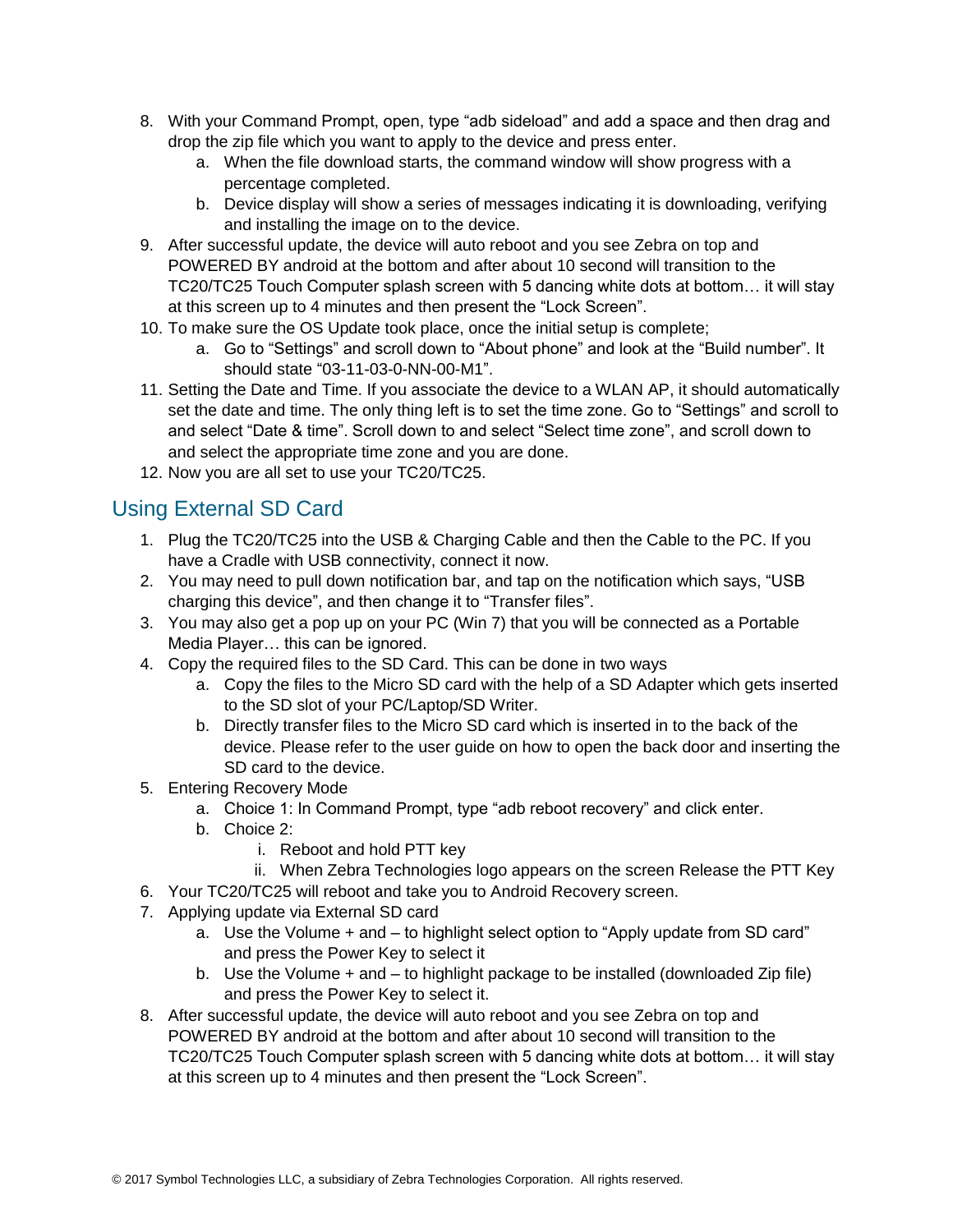- 9. To make sure the OS Update took place, once the initial setup is complete;
	- a. Go to "Settings" and scroll down to "About phone" and look at the "Build number". It should state "03-11-03-0-NN-00-M1".
- 10. Setting the Date and Time. If you associate the device to a WLAN AP, it should automatically set the date and time. The only thing left is to set the time zone. Go to "Settings" and scroll to and select "Date & time". Scroll down to and select "Select time zone", and scroll down to and select the appropriate time zone and you are done.
- 11. Now you are all set to use your TC20/TC25.

#### Installing the OS Update Patch for Build 02-10-07-0-NN-00-M1 (NON-GMS)

- 1. If the device you have is a TC20/TC25 device and it has factory loaded **02-10-07-0-NN-00- M1** build number and you want to move to the latest OS build; you could do a full OS update by applying the **T2XXJN300PUCN31103.zip** or do a OTA Patch update by updating with **T2XXJNXXXRUCN31103.zip.**
- 2. Please download **T2XXJNXXXRUCN31103.zip** package to your local hard drive.
- 3. Follow ["adb sideload"](adb#_Using_the_) or "External SD Card" method to load each OTA package to the device.
- 4. After package is loaded to your device you should see Build Number Under Phone Status as "**03-11-03-0-NN-00-M1**".

### <span id="page-5-0"></span>Downloadable Software Included in this Release

| <b>Filename</b>        | <b>Description</b>                                                                                                                                                                          |
|------------------------|---------------------------------------------------------------------------------------------------------------------------------------------------------------------------------------------|
| T2XXJN300PUCN31103.zip | Non-GMS/AOSP full package update<br>image which, updates complete<br>software. This image is verified only<br>for china SKU.                                                                |
| T2XXJNXXXREXX31103.zip | Enterprise Reset package (Resets<br>/Data partition)                                                                                                                                        |
| T2XXJNXXXRFXX31103.zip | Factory Reset package (Resets /Data<br>and /Enterprise partitions)                                                                                                                          |
| T2XXJNXXXRWXX31103.zip | Full Factory package (Resets /Data,<br>/Enterprise and External SD Card)                                                                                                                    |
| T2XXJNXXXRUCN31103.zip | Non-GMS Recovery OTA Patch and<br>this is applicable for TC20/TC25<br>Devices which has 02-10-07-0-NN-00-<br>M1 (Non-GMS) this will update the<br>device BSP to 03-11-03-0-NN-00-M1<br>BSP. |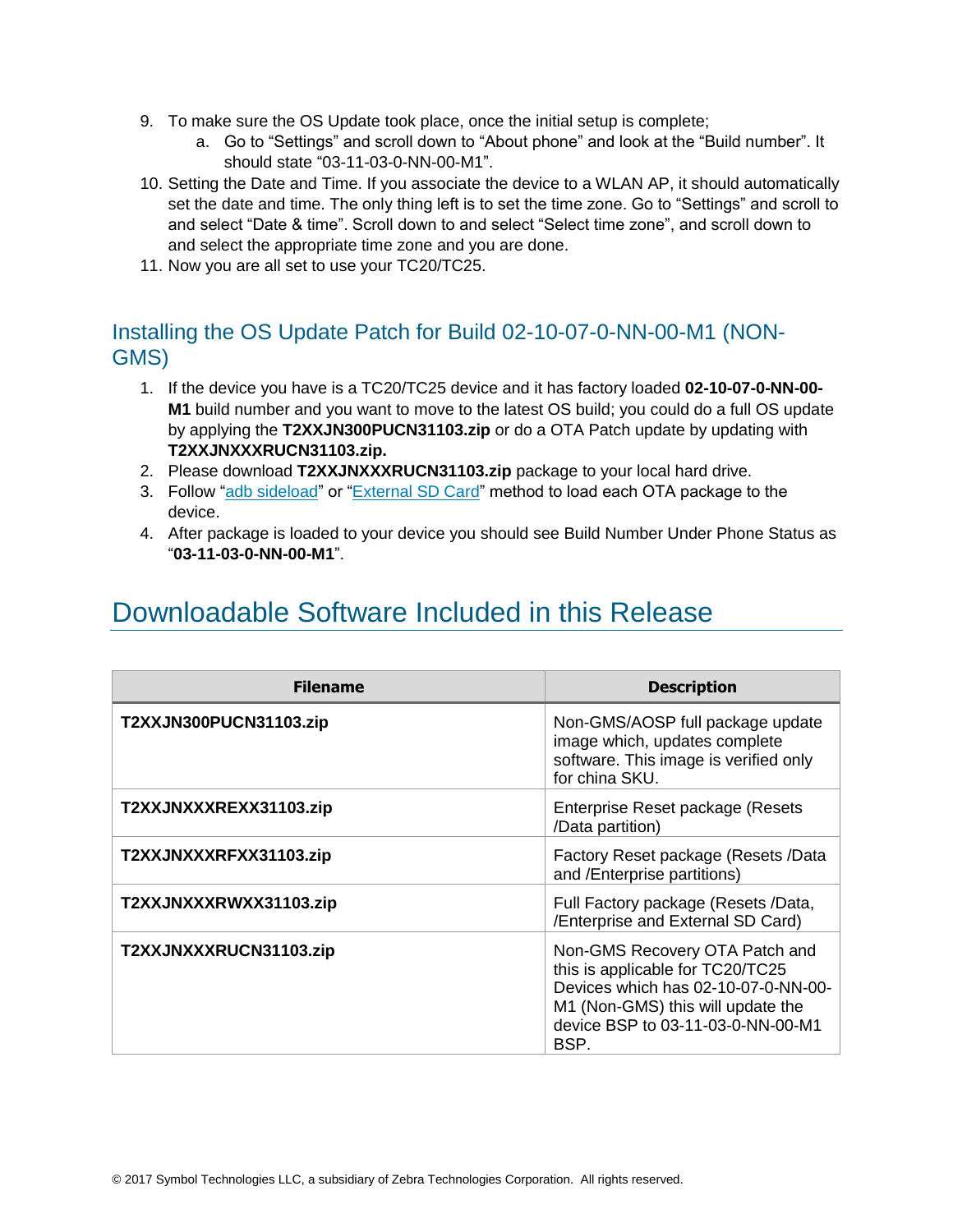## <span id="page-6-0"></span>Change Notes

#### **NOTE: change notes in Blue indicates the changes that happened for that component since last BSP Release**

#### Barcode Scanning 19.0.15.0

- Fixed an issue where, Software picklist is not disabled when disabled from DWDemo icon
- Added support for Viewfinder support for software picklist
- Performance optimizations

#### Data Analytics 3.0.0.1208

- Fixed SQL Lite Exception
- Limit the maximum metrics storage threshold on device
- Fix an Agent self-update problem
- Enhance ADB logging
- Fixed a Data Upload Failure
- Added Scanner metrics collection to the default metrics
- Fixed an issue where when agent is killed by Activity Manager it will not start again.

#### DataWedge 6.6.49

#### Added Support for

- Implement Multiple plug-in configuration through a single intent
- Extend the Enumerate scanner intent API to return the scanner type.
- Switch scanner intent API to use scanner type.
- Extend GET CONFIG API for scanner input to return the scanner type
- Update scanner configuration by the scanner type
- Set enableCalled flag to false when BT scanner battery is removed
- Implement extend GET\_CONFIG API to return the profile status
- Implement Report generation module in DataWedge

Fixed

- SPR32676, where DataWedge will stop working on Android devices due to invalid state machine
- Scanner doesn't get enabled after suspend/resume the device
- Fixed an issue where, Unable to switch to Scanner 2 when Scanner 1 is in DISCONNECTED state
- Fixed an issue where DataWedge Crash have been seen during closing StageNow App
- Fixed an issue where, Result feedback shows PLUGIN\_BUNDLE\_INVALID when giving correct parameters.
- Fixed an issue where, device is still scanning from Embedded scanner even though RS6000 is connected to terminal with scanner selection as *Auto*.
- Fixed Datawedge crash after reboot the device
- Fixed an issue where Scanner parameter changes in exported profile could not be seen once imported.
- Fixed an issue where User needs to disconnect/reconnect device to view Report file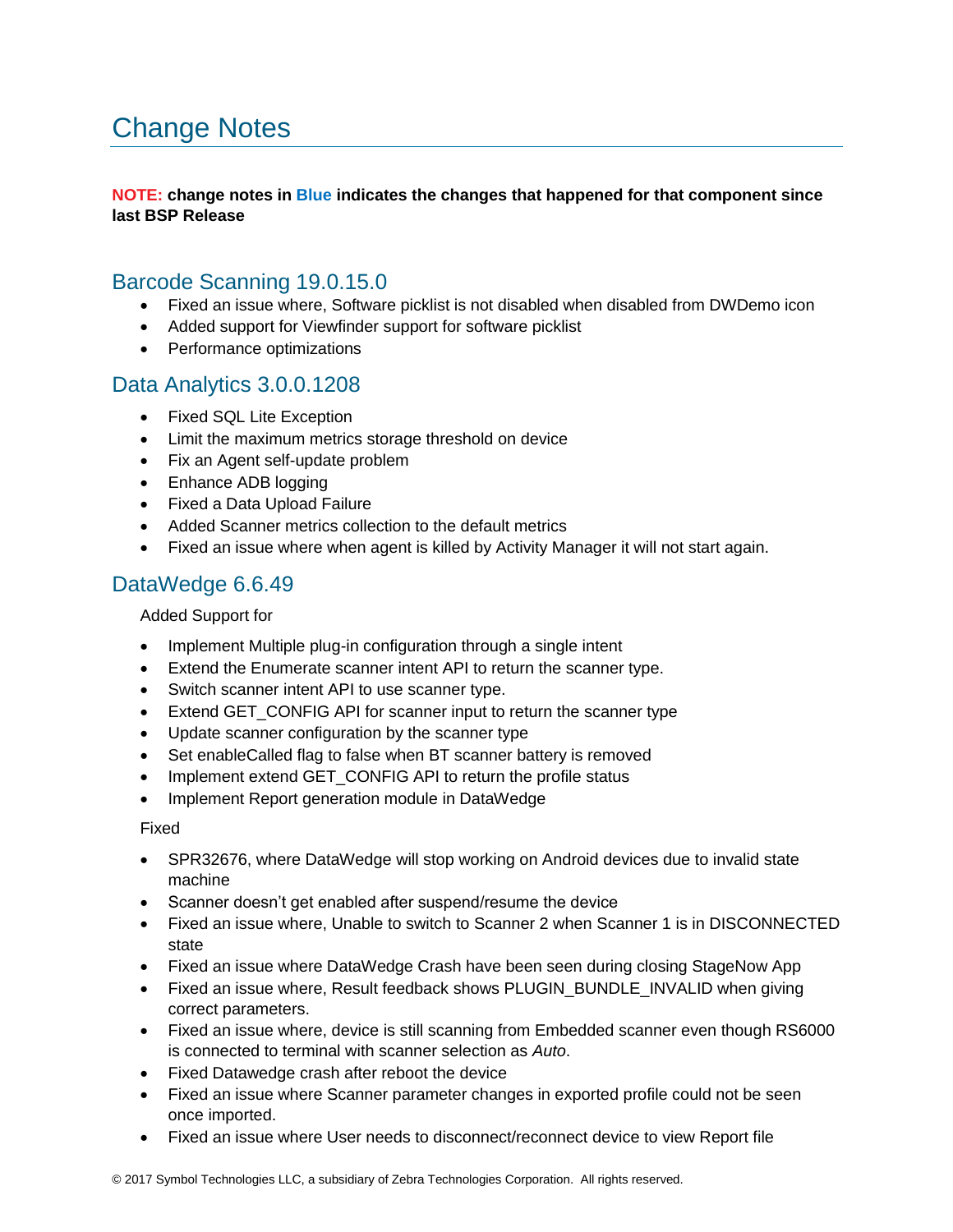- Fixed an issue where Report not getting generated for a corrupted db file.
- Fixed an issue where Restoring the configuration will delete parameters from the scanner\_params table
- Fixed an issue where GET\_CONFIG intent API not returning the correct scanner parameter values

#### Fusion [WLAN] FUSIONLITE\_QA\_1\_0.0.0.012\_N

- Enhancement to Addressing KRACK vulnerability by introducing hashing to PTK and GTK Keys
- Addresses KRACK vulnerability
- Added support for additional countries
- Fixed an issue where, AP beacons with a country IE in an unsupported channel and device connects to that AP
- Fix for Device didn't send Association/Re-Association frame immediately after Authentication response
- Fix for device suspend-resume reboot scenario
- Fix WiFi is not connecting automatically for TC20 after deploying the profile using AirWatch
- Fixed the country change indication from GSM module
- Device Suspend/resume optimization
- Fix Wi-Fi cannot turn on normally under Wi-Fi hotspot enable state
- Settings crash is observed when modifying a Profile

### OSx QCT.71.7.4.1.UL

- Added feature to have External SD card mount as Portable storage whenever SD card is placed in SD Slot
- Fixed an issue where in Android N, when Reduced system settings is enabled using OSX APIs, Developer options can be accessed via notification pull down
- Enable Safe Mode out of box
- Fix and issue where, on enable, reduced system settings and Quick settings Icons are still visible until the Notification bar is pulled down completely
- Fixed, Language set via OSX does not persist after device reboot
- Fixed, Deployed WiFi EAP-TLS profile with Certificate getting failed in Device Admin and Device Owner mode
- Fixed where, Disabling the Recent App Button will not disable the Multi Window
- Fixed Settings crash is seen in Reduced Settings mode while accessing Display settings.
- Enable Reduced System Settings and click on Display > Settings will crash
- Fixed an issue where Dynamic protected list is returning null
- Fixed issues where mCertInstaller.getCACertificateInfo(CertAlias, "TrustedStore") returning null
- Fixed an issue where List CA Certs is not listing system built-in CA certs
- Fixed an issue where EAP/TLS certificates getting deleted when connection to WiFi Profile
- PowerMgr CSP not working as expected using stagenow 2.8.1 to do factoryReset

### Operating System (BSP)

- Fixed an issue where "Group Name" Text was not visible unless the resolution of device was changed when a new contact group was created, especially when the keyboard was displaying suggestions.
- Fixed an issue where BT scanner not getting disconnected when turning off BT.